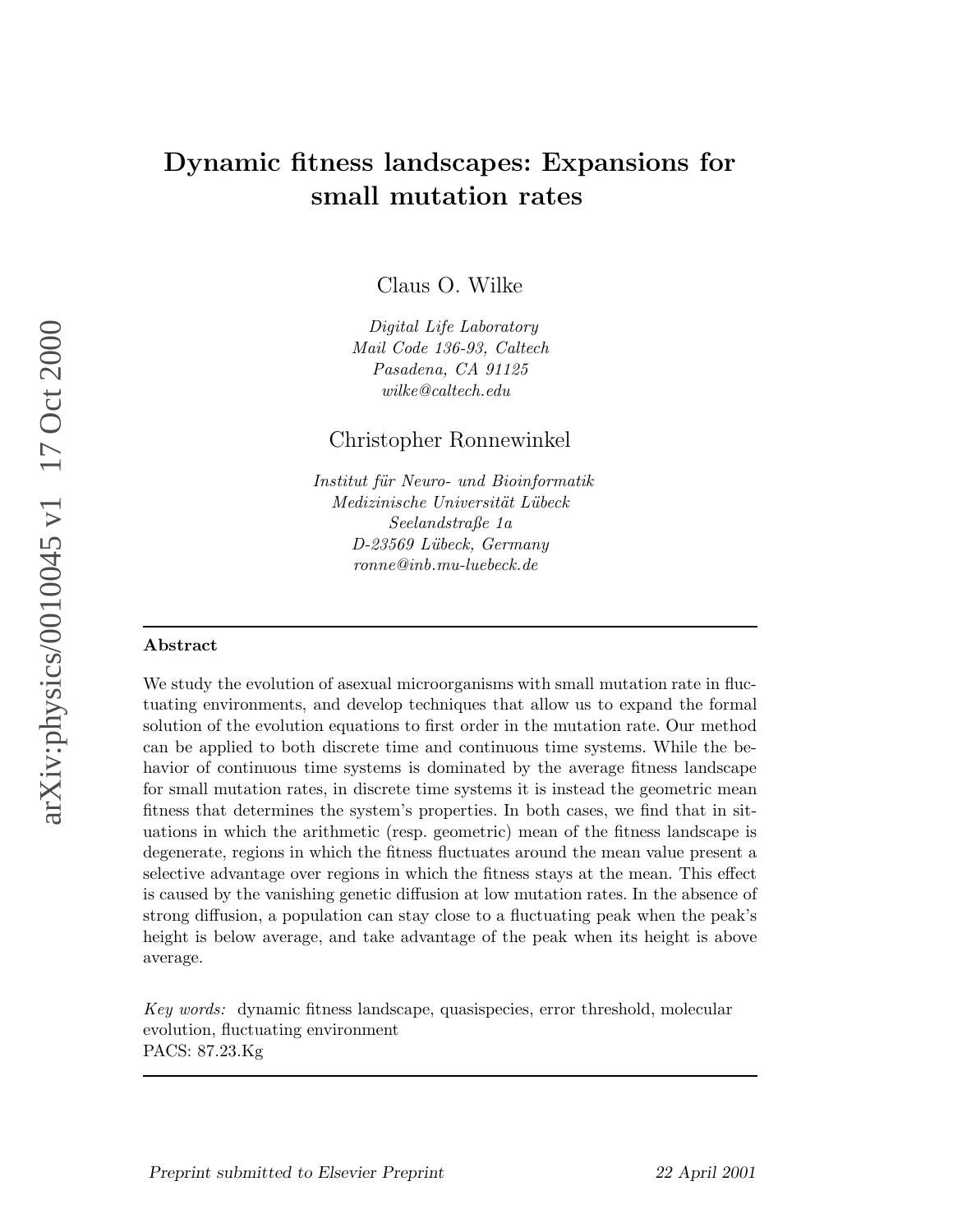## 1 Introduction

A major part of all living creatures on Earth consists of prokaryotes and phages. These organisms replicate mainly without sexual recombination  $|1|$ , and typically produce offspring on a time-scale of hours. Because of their short gestation times, microbes experience ubiquitous environmental changes such as seasons on an evolutionary time scale. Most of the DNA based microbes have developed error correction mechanisms, such limiting the amount of deleterious mutations they experience. In a changing environment, however, small mutation rates might severely curtail a species' ability to react to new situations. The observed genomic mutation rates of asexual organisms such as bacteria and DNA viruses lie typically around  $2-4\times10^{-3}$  [2], implying that a few out of every thousand offspring get mutated at all. It has been proposed [3] that even lower genomic mutation rates are not observed simply because they would stifle a species' adaptability in a changing environment. While this is certainly a reasonable assumption, we do not currently have a deep understanding of what types of fitness landscapes require what mutation rates, and whether a small mutation rate is always disadvantageous in a changing environment. In this paper, we address the effects of a changing environment on a population evolving in a small mutation rate. Our main objective is to develop an expansion to first order in the mutation rate which enables us to find approximate solutions for infinite asexual populations evolving in arbitrary dynamic landscapes.

Due to the nature of the expansions that we use, we are led to a comparison between discrete time and continuous time systems. Our main result from the comparison is that in dynamic fitness landscapes, continuous and discrete time systems have qualitative differences in the low mutation rate regime. This difference can manifest itself, for example, in populations that replicate either continuously or synchronized in discrete generations. Given that all other factors are equal, the continuously replicating strains will have a selective advantage. As a generic result for both continuous and discrete time, we find that a low mutation rate can enable a population to draw a selective advantage from fluctuations in the landscape.

Our analysis is based on the quasispecies model [4–6]. The quasispecies literature was for a long time focused on static fitness landscapes, but recently more emphasis has been put on the aspect of changing environments [3,7–14]. Here, we mainly use methods developed in Ref. [12]. The paper is structured as follows. In Sec. 2, we demonstrate how systems with discrete as well as continuous time can be treated to first order in the mutation rate. In Sec. 3, we discuss the expansions we have found in Sec. 2. We treat the case of a vanishing mutation rate in Sec. 3.1, and that of a very small but positive mutation rate in Sec. 3.2. In Sec. 3.3, we study the localization of a population around a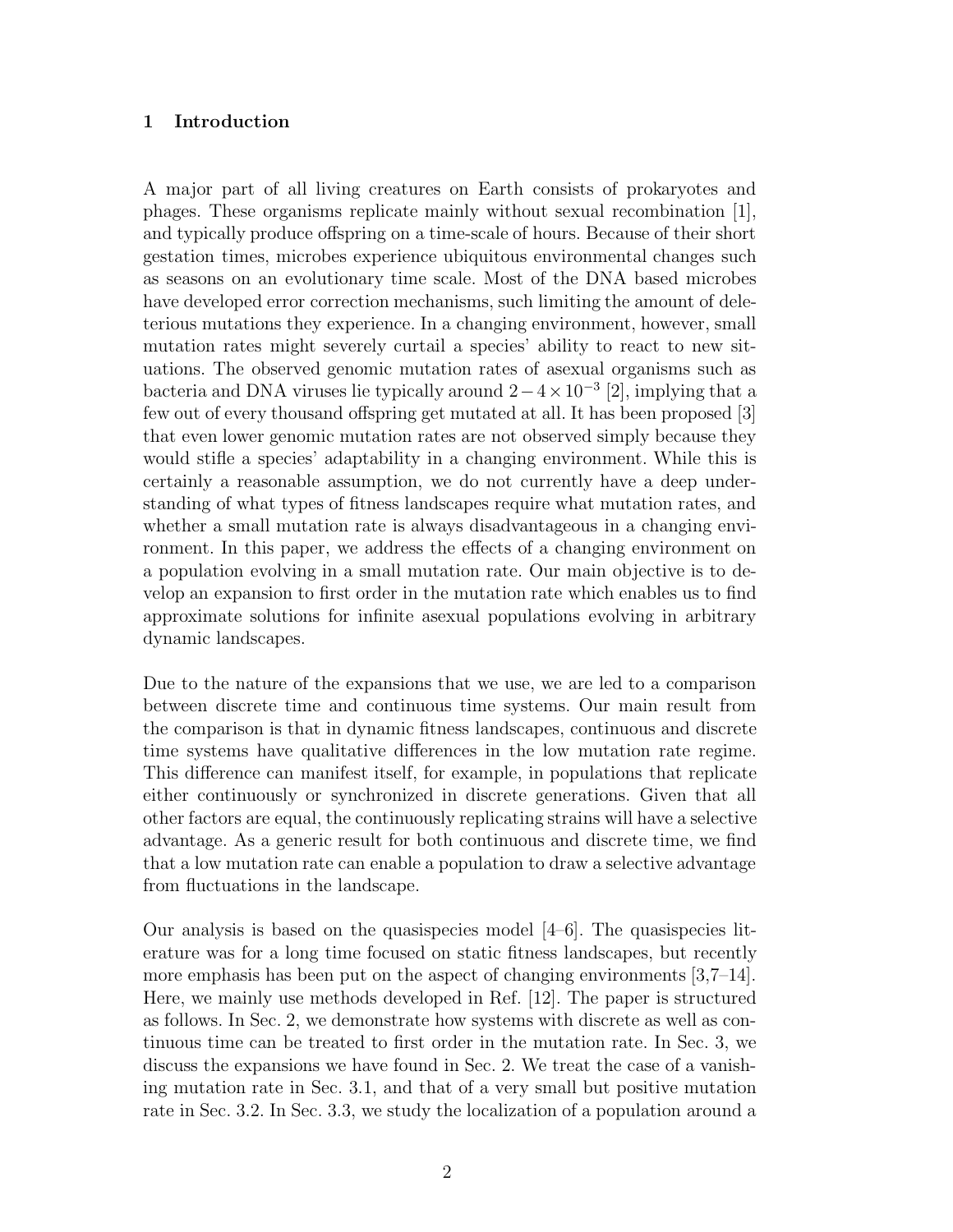oscillating peak, and in Sec. 3.4, we discuss the problems we encounter when approximating a continuous time system with a discrete time system. We close our paper with concluding remarks in Sec. 4.

# 2 Analysis

### 2.1 The model

Consider a system of evolving bitstrings. The different bitstrings  $i$  replicate with rates  $A_i$ , and they mutate into each other with probabilities  $Q_{ij}$ . Throughout this paper, we assume that the probability of an incorrectly copied bit is uniform over all strings, and denote this probability by  $R$ . The mutation matrix  $\mathbf{Q} = (Q_{ij})$  is then given by

$$
Q_{ij} = (1 - R)^l \left(\frac{R}{1 - R}\right)^{d(i,j)},
$$
\n(1)

where  $d(i, j)$  is the Hamming distance between two sequences i and j. The matrix **Q** is a  $2^l \times 2^l$  matrix, and it is in general difficult to handle numerically. Therefore, in the following we impose the additional assumption that all sequences with equal Hamming distance from a given reference sequence have the same fitness. This is the so-called error class assumption [15]. The matrix **Q** is then an  $(l + 1) \times (l + 1)$  matrix,

$$
Q_{ij} = \sum_{k=\max\{i+j-l,0\}}^{\min\{i,j\}} \binom{j}{k} \binom{l-j}{i-k} (1-R)^l \left(\frac{R}{1-R}\right)^{i+j-2k} . \tag{2}
$$

The generality of our results is not affected by this choice, because the calculations we present in the following can be performed with either of the two matrices Q, and they lead to very similar expressions.

Let us write down the quasispecies equations for sequences evolving in continuous or discrete time and in a static fitness landscape. We introduce the replication matrix  $\mathbf{A} = \text{diag}(A_0, A_1, \dots)$ . The continuous differential equation of the (unnormalized) concentration variables  $y = (y_0, y_1, \dots)$  then reads

$$
\dot{\boldsymbol{y}}(t) = \mathbf{Q} \mathbf{A} \boldsymbol{y}(t) \,. \tag{3}
$$

The discrete difference equation, on the other hand, can be written as

$$
\mathbf{y}(t + \Delta t) = [\Delta t \mathbf{Q} \mathbf{A} + \lambda] \mathbf{y}(t), \qquad (4)
$$

where  $\Delta t$  is the duration of one generation, and  $\lambda$  gives the proportion of parents that survive one generation and enter the next one together with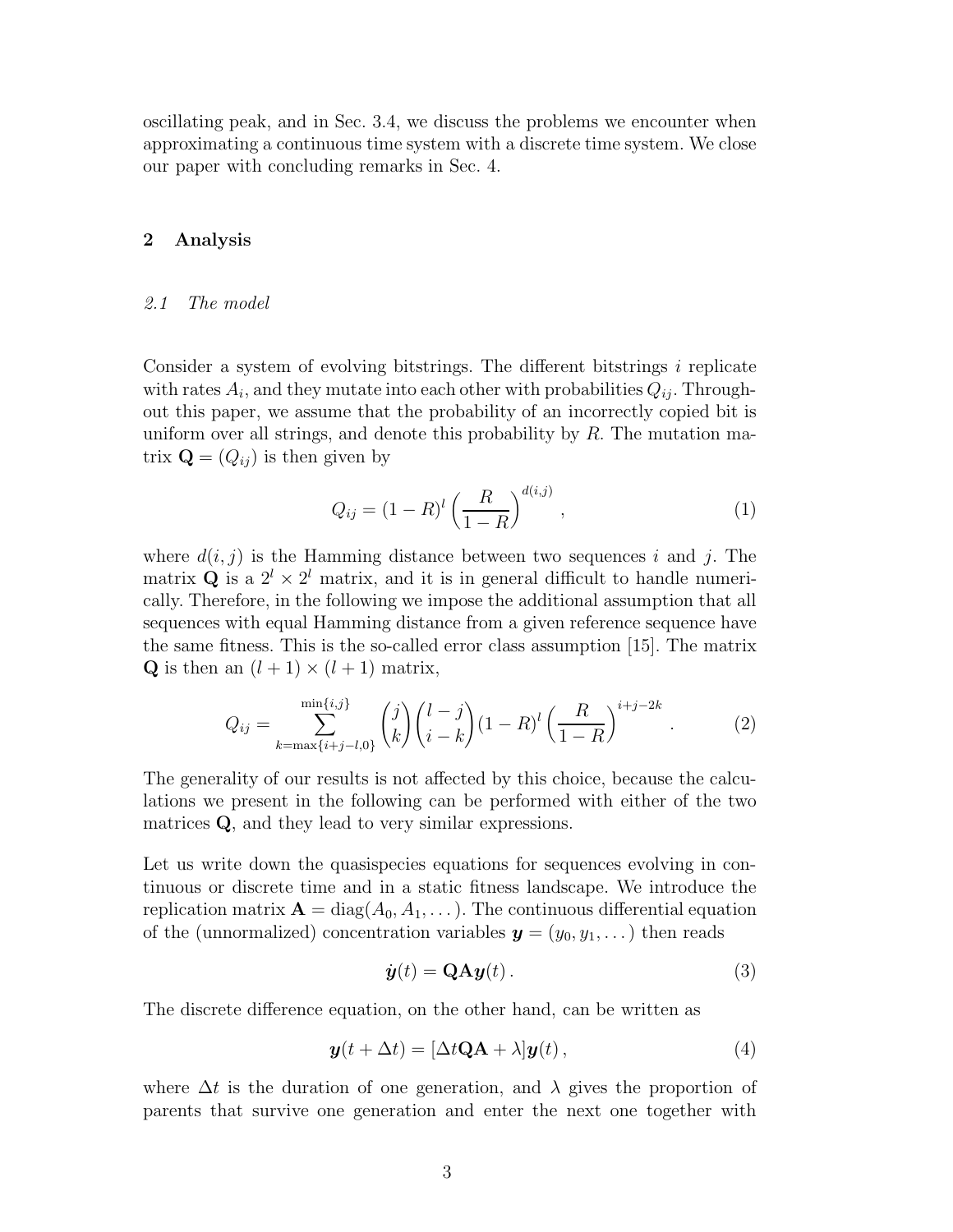their offspring. Both Eq. (3) and Eq. (4) converge for  $t \to \infty$  towards a sequence distribution given by the Perron eigenvector of the matrix  $QA$ . Hence, for a static landscape the discrete time and the continuous time quasispecies equations are equivalent, as far as the asymptotic state is concerned. The distinction between discrete and continuous time, however, is important when the fitness landscape changes over time. Consider the situation of a dynamic fitness landscape, represented by a time dependent matrix  $A(t)$ . Equation (3) becomes

$$
\dot{\boldsymbol{y}}(t) = \mathbf{Q}\mathbf{A}(t)\boldsymbol{y}(t). \tag{5}
$$

The time-dependent difference equation, on the other hand, reads

$$
\mathbf{y}(t + \Delta t) = [\Delta t \mathbf{Q} \mathbf{A}(t) + \lambda] \mathbf{y}(t), \qquad (6)
$$

The dynamic attractors of both Eqs. (5) and (6) are not immediately obvious, and therefore we cannot know to what extent the two systems differ unless we perform a more elaborate analysis. Moreover, in a static landscape, a nonzero  $\lambda$ does not affect the asymptotic state of the system, which is why it normally is set to zero in Eq.  $(4)$  [16,17]. The situation is different in a dynamic landscape, and we have to allow for a non-zero  $\lambda$  in general.

## 2.2 Discrete time

Let us begin our analysis with the discrete system. We set  $\lambda = 0$ , because that leads to the simplest equation describing a discrete time evolutionary system in a dynamic fitness landscape. The more complicated cases with  $\lambda > 0$  can be constructed from the equation for  $\lambda = 0$ , as we will see later on. We address the equation

$$
\mathbf{y}(t + \Delta t) = \Delta t \mathbf{Q} \mathbf{A}(t) \mathbf{y}(t).
$$
 (7)

The solution to this equation is formally given by the time-ordered matrix product [12] [using  $n = t/\Delta t$  and  $\mathbf{A}'(\nu) = \Delta t \mathbf{A}(\nu \Delta t)$ ]

$$
\mathbf{y}(n) = \mathcal{T} \left\{ \prod_{\nu=0}^{n-1} \mathbf{Q} \mathbf{A}'(\nu) \right\} \mathbf{y}(0)
$$
  
=:  $\mathbf{Y}_{\text{disc}}(n) \mathbf{y}(0)$ . (8)

In the second line, we have introduced the notation  $Y_{disc}(n)$  for this matrix product. We will occasionally refer to  $\mathbf{Y}_{disc}(n)$  as a propagator, since  $\mathbf{Y}_{disc}(n)$ fully determines the state of the system at time  $t = n \Delta t$ , given an initial state at time  $t = 0$ .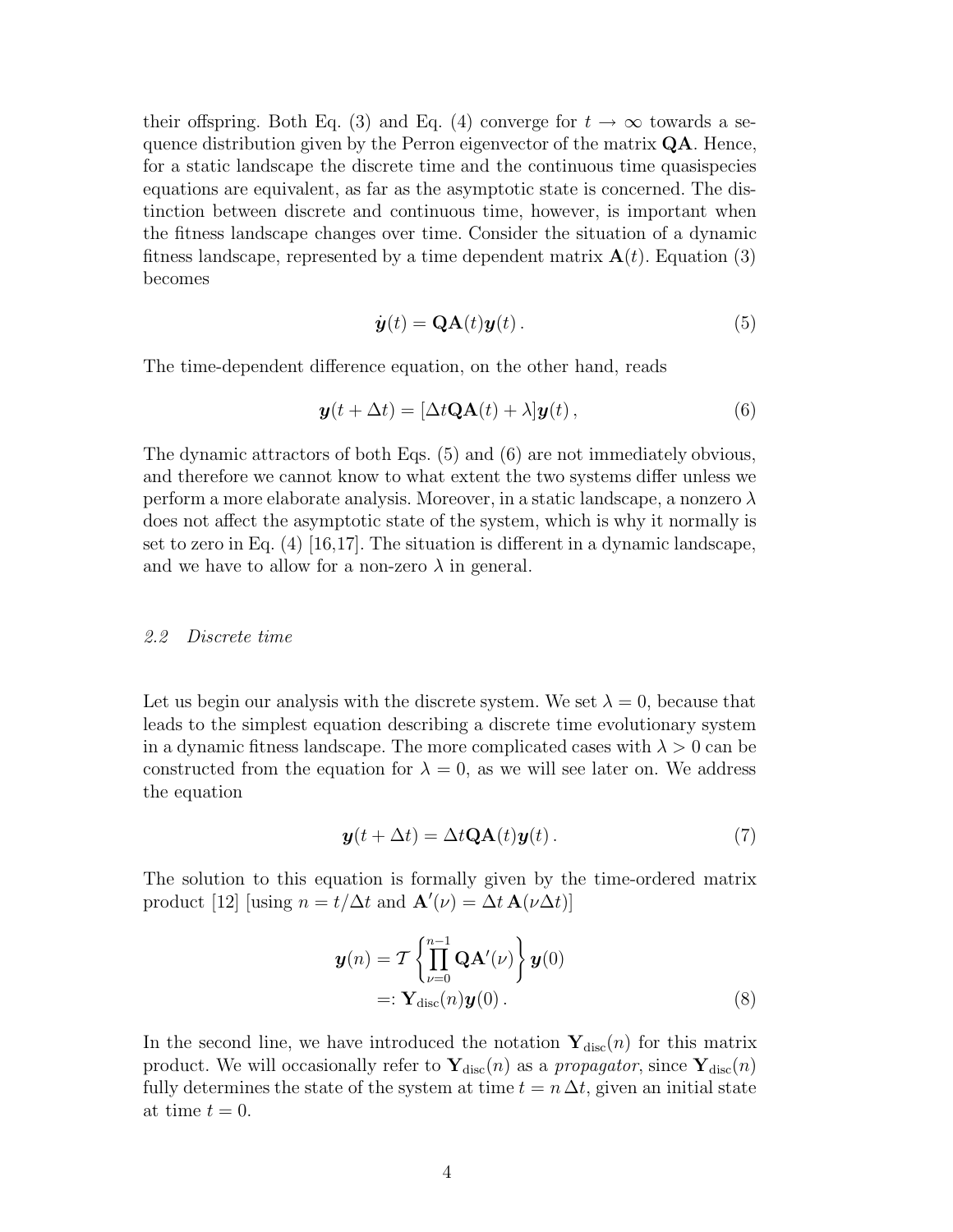$\mathbf{Y}_{\text{disc}}(n)$  can be evaluated to first order in R. The only dependency of  $\mathbf{Y}_{\text{disc}}(n)$ on R is the one in Q. When we expand  $\mathbf{Q}$  [Eq. (2)] in R, we find

$$
Q_{ij} = \sum_{k=\max\{i+j-l,0\}}^{\min\{i,j\}} \binom{j}{k} \binom{l-j}{i-k} [\delta_{\beta,0} + R(\delta_{\beta,1} - \alpha \delta_{\beta,0}) + \dots], \tag{9}
$$

with  $\alpha = l - \beta$  and  $\beta = i + j - 2k$ . As usual,  $\delta_{i,j}$  denotes the Kronecker symbol. The sum collapses into a single term, and we find to first order in R

$$
Q_{ij} = (1 - lR)\delta_{i,j} + (l - j)R\delta_{i,j+1} + jR\delta_{i,j-1}.
$$
 (10)

After some algebra, we obtain from that for the matrix  $\mathbf{Y}_{disc}(n)$ 

$$
\left(\mathbf{Y}_{\text{disc}}(n)\right)_{ij} = \left[ (1 - lRn) \prod_{\nu=0}^{n-1} A'_j(\nu) \right] \delta_{i,j} \n+ \left[ (l-j)R \sum_{\mu=0}^{t-1} \prod_{\nu_1=0}^{\mu} A'_j(\nu_1) \prod_{\nu_2=\mu+1}^{t-1} A'_{j+1}(\nu_2) \right] \delta_{i,j+1} \n+ \left[ jR \sum_{\mu=0}^{t-1} \prod_{\nu_1=0}^{\mu} A'_j(\nu_1) \prod_{\nu_2=\mu+1}^{t-1} A'_{j-1}(\nu_2) \right] \delta_{i,j-1}, \quad (11)
$$

This expression fully describes to first order in  $R$  the state of the system after n time steps.

#### 2.3 Continuous time

Let us now turn to the continuous system. We can use the expansion of  $Y_{disc}(n)$ to find an expansion for the propagator of the static continuous case. If the fitness landscape is static, the solution to Eq. (3) is given by

$$
\mathbf{y}(t) = \exp(\mathbf{Q}\mathbf{A}t)\mathbf{y}(0). \tag{12}
$$

It is useful to recall that the exponential operator of a matrix is defined as

$$
\exp(\mathbf{Q}\mathbf{A}t) = \mathbf{1} + \mathbf{Q}\mathbf{A}t + \frac{1}{2!}(\mathbf{Q}\mathbf{A}t)^2 + \dots
$$
 (13)

We can expand the single terms in that sum separately. Equation (11) allows us to write  $(QA)^k$  as

$$
\left( (\mathbf{QA})^{k} \right)_{ij} = (1 - k l R) A_{j}^{k} \delta_{i,j} + \left[ (l - j) R \sum_{\mu=1}^{k} A_{j}^{\mu} A_{j+1}^{k-\mu} \right] \delta_{i,j+1} + \left[ j R \sum_{\mu=1}^{k} A_{j}^{\mu} A_{j-1}^{k-\mu} \right] \delta_{i,j-1} + \mathcal{O}(R^{2}). \tag{14}
$$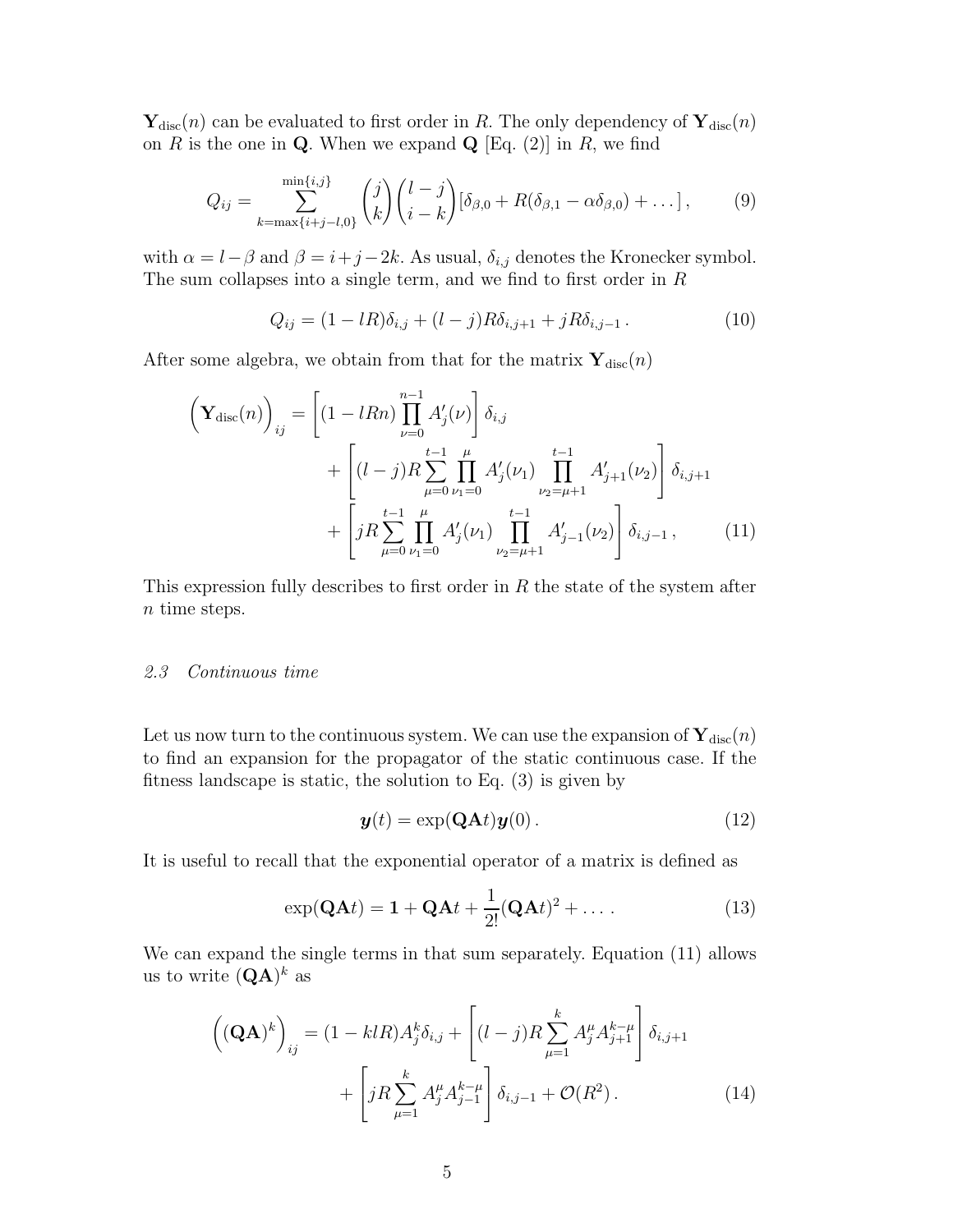Both the sums in the expression for  $(QA)^k$  and the remaining sum in Eq. (13) can then be taken analytically. We find

$$
\left(\exp(\mathbf{Q}\mathbf{A}t)\right)_{ij} = (1 - lRA_jt)e^{A_jt}\delta_{i,j} + (l-j)RK[A_jt, A_{j+1}t]\delta_{i,j+1} + jRK[A_jt, A_{j-1}t]\delta_{i,j-1},
$$
\n(15)

where the function  $K[a, b]$  is of the form

$$
K[a,b] = \frac{a}{a-b} \left( e^a - e^b \right). \tag{16}
$$

With Eq. (15), we have an expansion of the propagator of the continuous system in a static landscape to first order in  $R$ . Similarly, we can treat piecewise constant landscapes. Under a piecewise constant landscape we understand a landscape for which we can define intervals  $I_1 = [0, t_1), I_2 = [t_1, t_2),$  $I_3 = [t_2, t_3), \ldots$ , such that the landscape does not change within any of these intervals. Any dynamic fitness landscape can be approximated in that way. The solution to the differential equation for that type of landscapes is given by

$$
\mathbf{y}(t) = \exp[\mathbf{QA}(t_n)(t - t_n)] \exp[\mathbf{QA}(t_{n-1})(t_n - t_{n-1})] \cdots
$$

$$
\cdots \exp[\mathbf{QA}(0)t_1]\mathbf{y}(0).
$$
(17)

With the two simplifying assumptions that all intervals have the same length  $\tau$  and that we are observing the system only at the end of an interval, Eq. (17) becomes (for  $n = t/\tau$ )

$$
\mathbf{y}(t) = \mathcal{T} \left\{ \prod_{\nu=0}^{n-1} \exp[\mathbf{QA}(\nu\tau)\tau] \right\} \mathbf{y}(0)
$$
  
=:  $\mathbf{Y}_{\text{cont}}(t)\mathbf{y}(0)$ . (18)

The similarity to Eq. (8) is evident. Hence, in analogy to the calculation that leads from Eq. (10) to Eq. (11), we find in the piecewise constant, continuous case

$$
\left(\mathbf{Y}_{\text{cont}}(t)\right)_{ij} = \left[\left(1 - lR \sum_{\nu=0}^{n-1} A_j^c(\nu)\right) \exp\left(\sum_{\nu=0}^{n-1} A_j^c(\nu)\right)\right] \delta_{i,j} \n+ \left[ (l-j)R \sum_{\mu=0}^{n-1} K_{j,j+1}^{(\mu)} \prod_{\nu_1=0}^{\mu-1} \exp[A_j^c(\nu_1)] \prod_{\nu_2=\mu+1}^{n-1} \exp[A_{j+1}^c(\nu_2)] \right] \delta_{i,j+1} \n+ \left[ jR \sum_{\mu=0}^{n-1} K_{j,j-1}^{(\mu)} \prod_{\nu_1=0}^{\mu-1} \exp[A_j^c(\nu_1)] \prod_{\nu_2=\mu+1}^{n-1} \exp[A_{j-1}^c(\nu_2)] \right] \delta_{i,j-1}.
$$
\n(19)

We have used the abbreviations

$$
\mathbf{A}^c(\nu) = \tau \mathbf{A}(\nu \tau) \quad \text{and} \quad K_{i,j}^{(\nu)} = K[A_i^c(\nu), A_j^c(\nu)]. \tag{20}
$$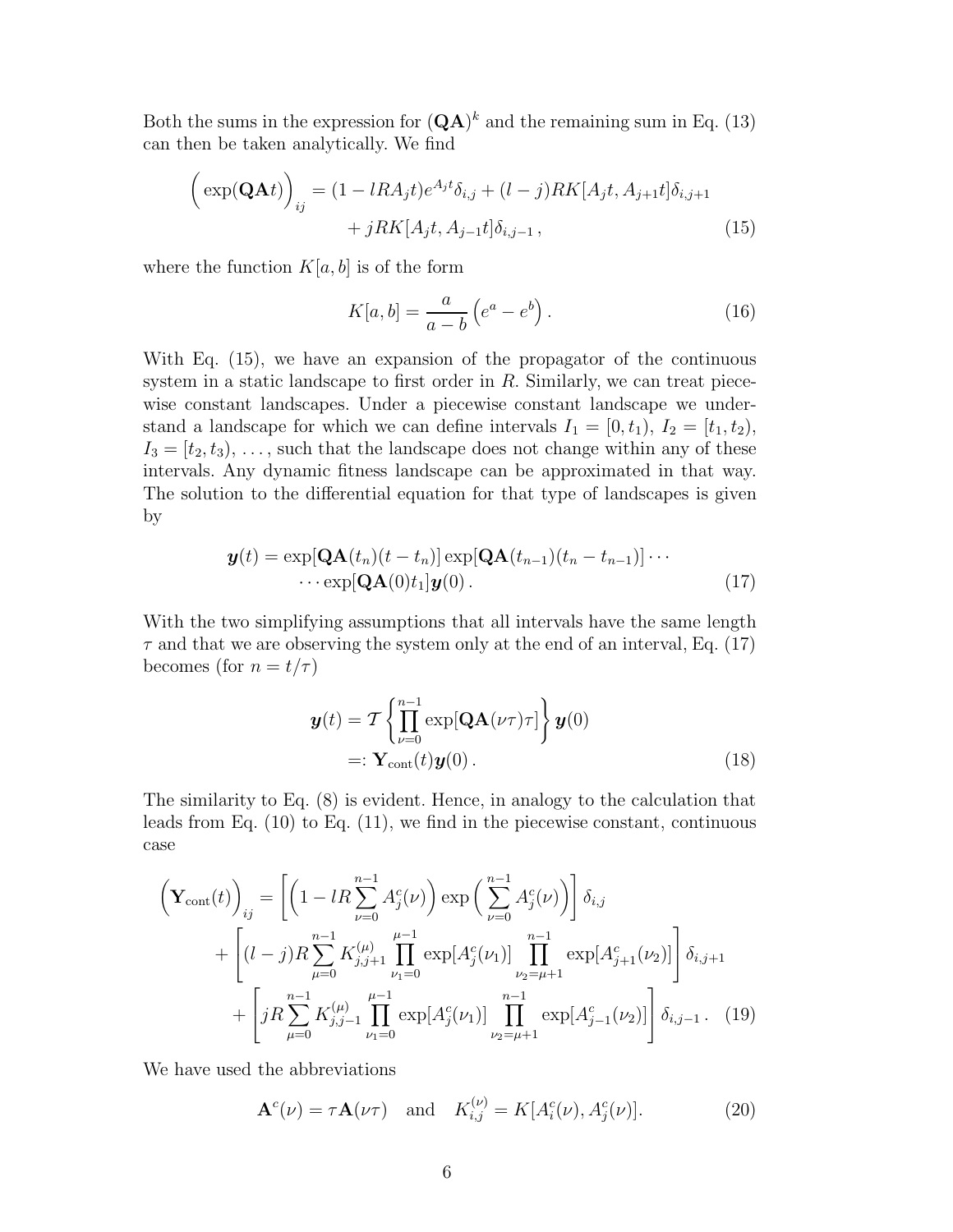Equation (19) fully determines to first order in R the state of the continuous system after t units of time have passed.

## 3 Discussion

With Eqs. (11) and (19), we have expansions for the propagators of discretetime and continuous time evolving systems in a dynamic fitness landscape. In this section, we will examine these expansions and discuss their properties.

#### 3.1 A vanishing mutation rate

For  $R = 0$ , both  $Y_{\text{disc}}(t)$  and  $Y_{\text{cont}}(t)$  turn into diagonal matrices. We find (choosing  $\tau = \Delta t$  and  $n = t/\tau$ )

$$
Y_{\text{disc}}(t) = \exp\left[\sum_{\nu=0}^{n-1} \log\left(\mathbf{A}'(\nu)\right)\right] = \left(\sqrt[n]{\mathbf{A}'(n-1)\cdots\mathbf{A}'(0)}\right)^n, \tag{21}
$$

$$
Y_{\text{cont}}(t) = \exp\left[\sum_{\nu=0}^{n-1} \mathbf{A}^c(\nu)\right].\tag{22}
$$

This result shows that in a dynamic fitness landscape the discrete and the continuous model have not only quantitative, but also important qualitative differences. While in the continuous case the state of the system at time  $t$  is determined by the exponential of the arithmetic mean of the fitness landscape until time  $t$ , in the discrete case it is determined by the exponential of the geometric mean of the fitness landscape, which can be written as arithmetic mean of the logarithm of the fitness landscape. The latter corresponds to results from population genetics [18]. Since arithmetic and geometric mean are in general different, the same fitness landscape can have very different effects in a continuous or discrete system for  $R = 0$ . Consider a landscape, for example, with an oscillating sharp peak,

$$
A_0(t) = \begin{cases} \sigma(1-a) & \text{for} \quad 0 \le t < T/2\\ \sigma(1+a) & \text{for} \quad T/2 \le t < T \end{cases}
$$
 (23a)

$$
A_i(t) = 1 \qquad \text{for } 0 < i \le l \,, \tag{23b}
$$

with  $0 \le a < 1$  and  $\sigma > 0$ .

In the continuous system without mutations, the master sequence grows with the rate  $A_0 = \sigma$  if time is measured in integer multiples of T. Hence, if  $\sigma >$ 1, the peak sequence will always supersede all other sequences for  $t \to \infty$ . Contrasting to that, the geometric mean is  $\tilde{A}_0 = \sigma \sqrt{1 - a^2}$ . Even for  $\sigma > 1$  it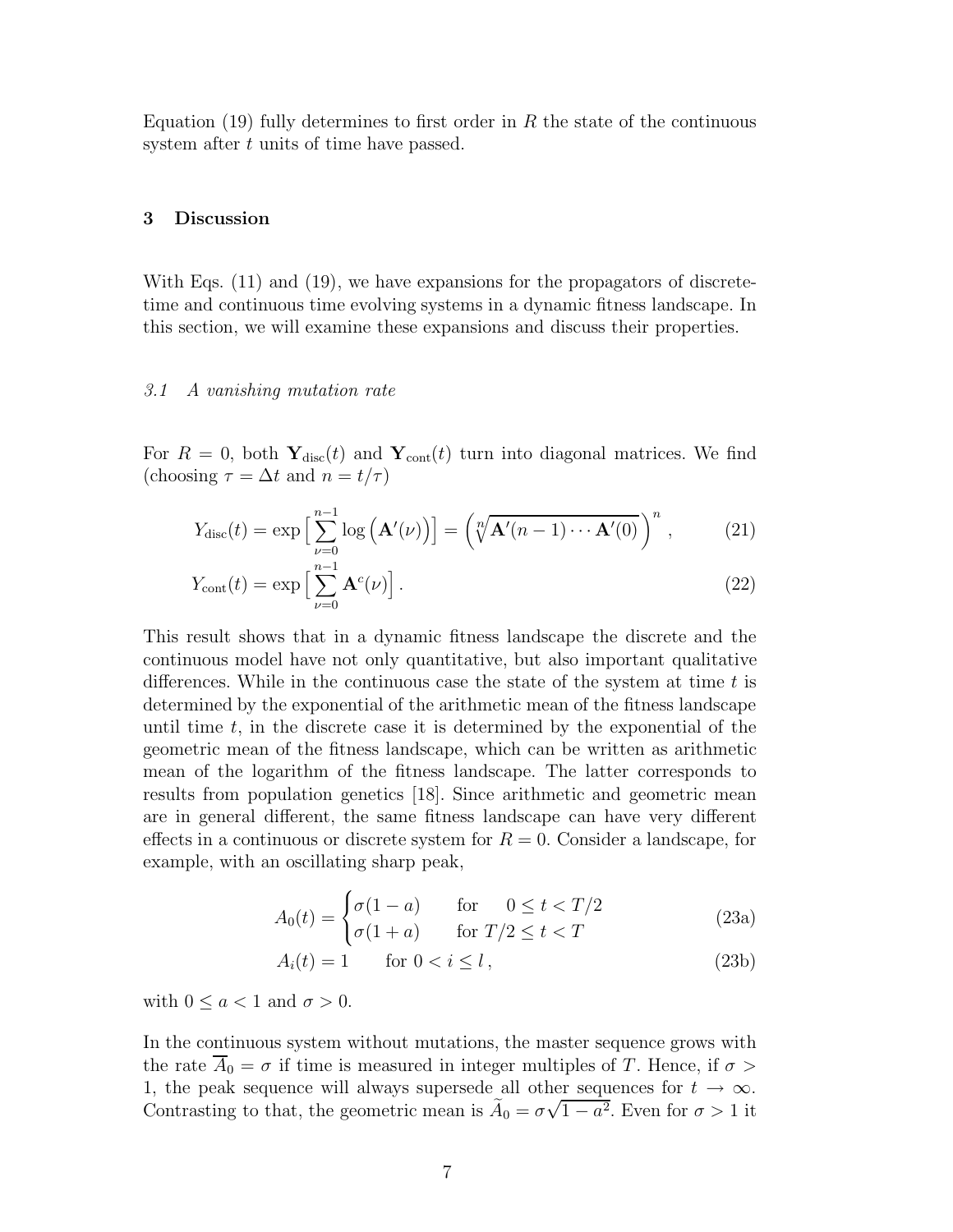is possible to have  $A_0 < 1$  if a is large enough, in which case in the discrete system the master sequence grows slower than all others. Consequently, it will be expelled from the population for  $t \to \infty$ . The special case of  $\sigma = 1$  is depicted in Fig. 1. There, the fitness landscape becomes flat in continuous time, but acquires a hole in discrete time.

#### 3.2 Small non-zero mutation rates

Let us now turn to the case of a small but non-zero  $R$ . From the above, we can expect that there is a qualitative difference between discrete and continuous time even for finite  $R$ . In order to see this difference, we take the oscillating sharp peak landscape as a generic example. A two concentration approximation has proven useful to describe situations with  $\sigma \gg 1$  [14] but is not applicable here, since we are particularly interested in the case  $\sigma = 1$ , for which the average landscape is flat in continuous time and acquires a hole in discrete time.

The analysis of the landscape Eq. (23) is facilitated by its periodicity in time (with period length  $T$ ). For periodic landscapes, it has been shown in Ref. [12] that a periodic attractor with period length T exists. Its state at phase  $\phi = 0$ (the phase is defined as  $\phi := t \mod T$ ) is given by the principal eigenvector of the monodromy matrix

$$
\mathbf{X}(0) = \mathbf{Y}(T),\tag{24}
$$

where  $\mathbf{Y}(t)$  is the propagator of the system. Equation (24) holds regardless of continuous or discrete time. The attractor's state at other phases  $\phi$  can be calculated in a similar fashion.

In Figure 2, we have displayed the *order parameter*  $m_s$  [19,20] in the sharp peak landscape as a function of R for the discrete time and the continuous time system. The order parameter is given by

$$
m_s(t) = \frac{1}{l} \sum_{i=0}^{l} x_i(t)(l - 2i), \qquad (25)
$$

where the  $x_i(t)$  represent the total (normalized) concentration of all sequences in error class  $i$  at time  $t$ . We have calculated the order parameter both from the full monodromy matrix and from the expansions to first order in  $R$ . We find that the expansions give reliable results for small mutation rates, but start deviating from the true value as R approaches  $1/IT$ . Note that both expansions must break down beyond  $1/IT$ , as both the discrete and the continuous propagator assume unphysical negative values on the diagonal when R exceeds  $1/lT$  [Eqs. (11) and (19)].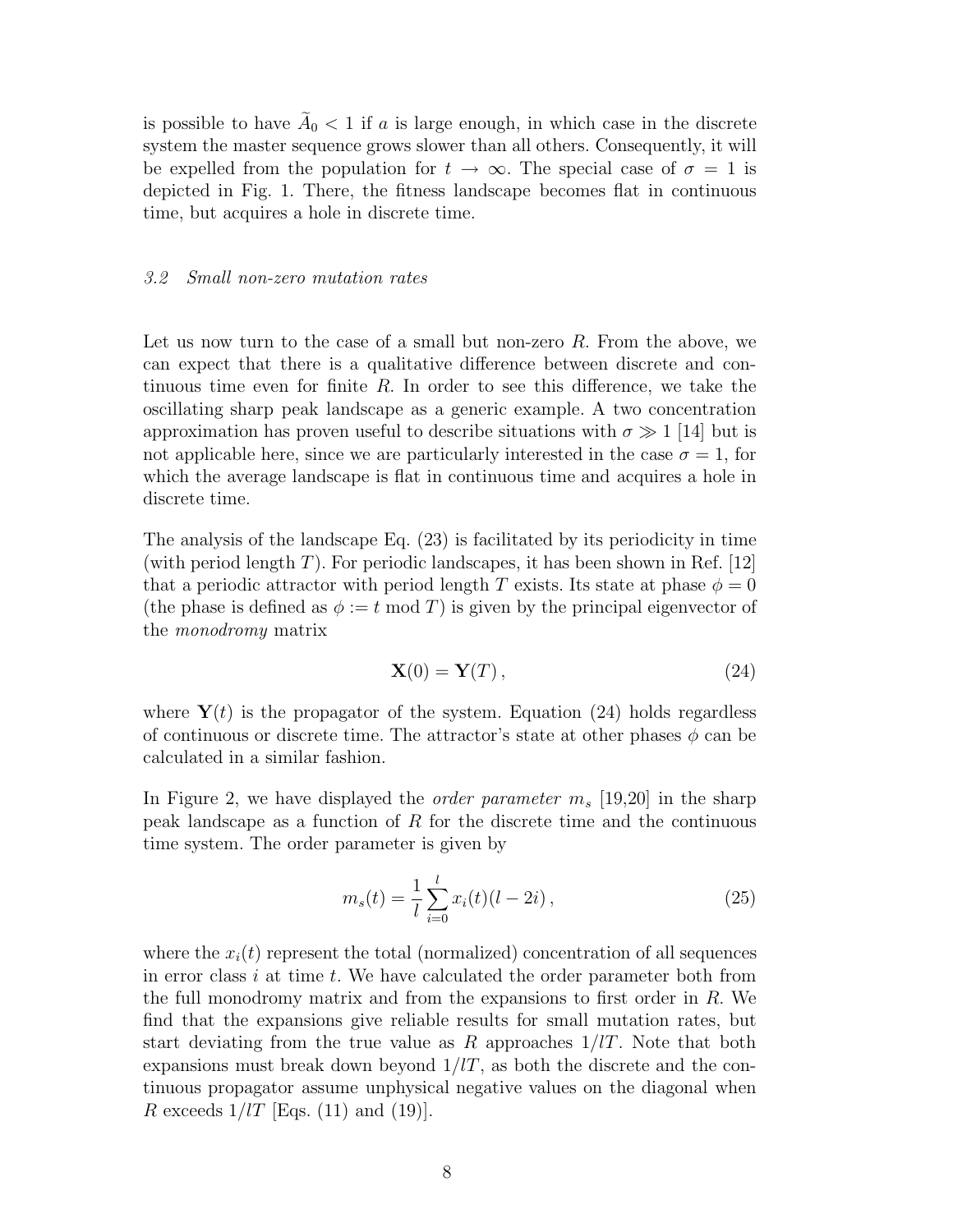From Fig. 2, it is evident that there exists a qualitative difference between the discrete and the continuous time system. In the system with continuous time, the sequences stay centered around the currently active peak for arbitrarily small but non-zero mutation rates, whereas in the system with discrete time, the sequence distribution becomes ever more homogeneous as  $R \to 0$ .

The behavior of the discrete system is easily explained. In the geometric mean of the landscape, the peak position is actually disadvantageous, and hence the population is driven into the remaining genotype space, which it occupies homogeneously due to the lack of selective differences. Formally, the population feels the geometric mean only for a vanishing mutation rate. However, by continuity, the disadvantage at the peak position will remain for some small but non-zero  $R$ , which leads to the continuous decay of the order parameter as  $R \rightarrow 0$ . Interestingly, the order parameter does not decay exactly to zero, but to a value slightly below zero. This happens because the population becomes homogeneously distributed over the whole sequence space except for the position of the oscillating peak. The resulting small imbalance in the sequence distribution towards the opposite end of the boolean hypercube then leads to a negative order parameter. The inset in Fig. 2 shows that our approximation predicts this behavior accurately for small R.

Now consider the continuous system. For an infinitesimal  $R > 0$ , the dependence of the asymptotic state on the initial condition is lost, as we know from the Frobenius-Perron theorem. Since for  $R = 0$  the evolution of the population in time steps of size  $T$  is guided by the flat average landscape, one might suspect that for infinitesimal  $R > 0$  a homogeneous distribution is found as the unique asymptotic state. This is what we observe for a population evolving in a flat static landscape with little mutation. However, the situation in a dynamic landscape may be different, because the dynamics of the landscape has a significant influence on the asymptotic sequence distribution. In fact, it is possible that a flat average landscape leads to an ordered asymptotic state for finite mutation rates  $R > 0$ . In the next subsection, we will demonstrate this effect for the oscillating sharp peak.

## 3.3 Localization around an oscillating peak

We will now have a closer look at the oscillating sharp peak landscape, Eq.  $(23)$ . We are interested in the case  $\sigma = 1$ , which leads to a degenerate average in continuous time. First we note some general properties of the monodromy matrix  $\mathbf{X}(\phi)$  for a periodic landscape with flat arithmetic mean. If  $\mathbf{X}(\phi)$  is given to first order in  $R$ , it reads (assuming the average fitness is 1)

$$
\mathbf{X}(\phi) = (1 - T l R) \mathbf{1} + R \tilde{\mathbf{X}}(\phi) , \qquad (26)
$$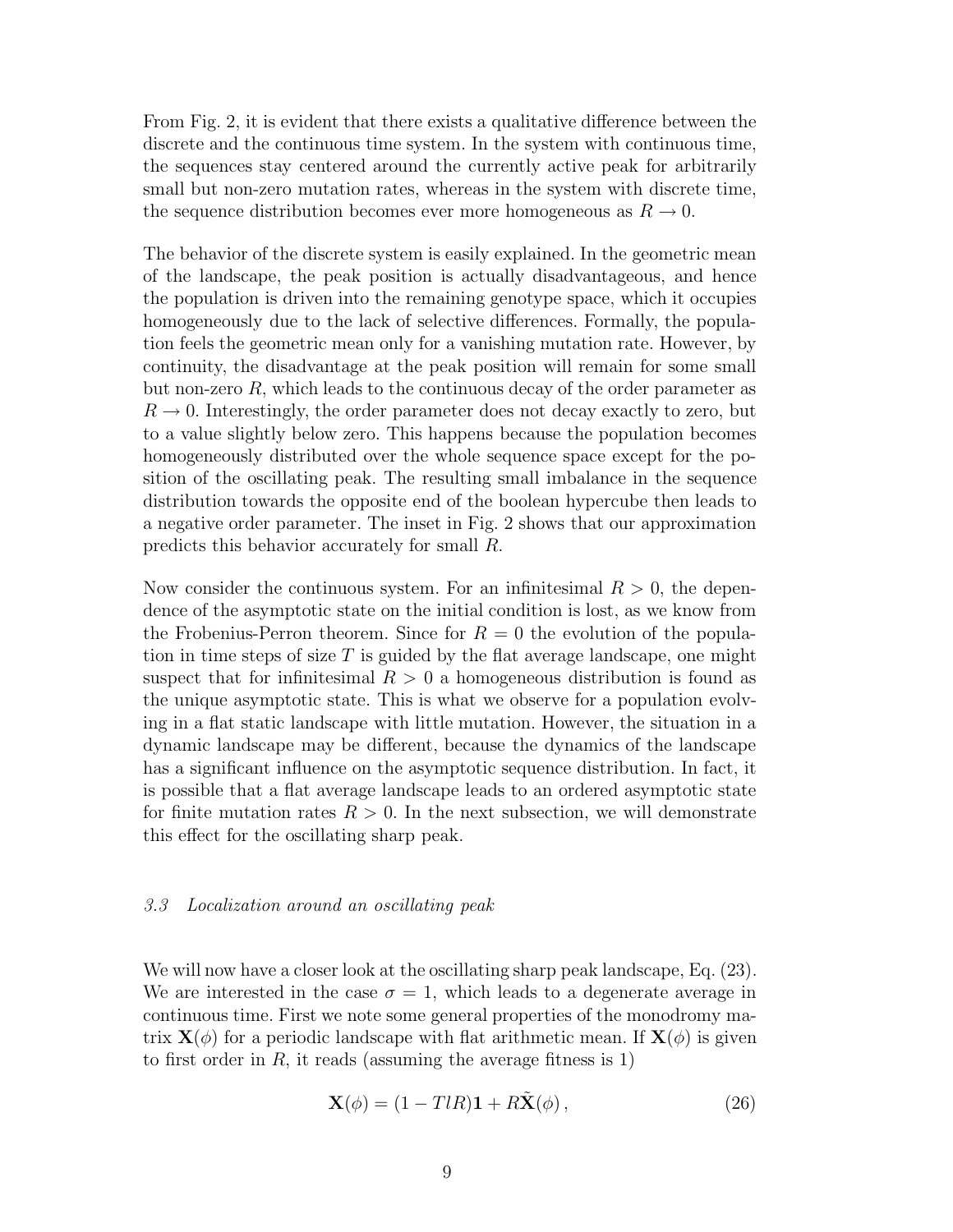where  $\tilde{\mathbf{X}}(\phi)$  is independent of the mutation rate R and contains only the off-diagonal entries from Eq. (19). Since  $\mathbf{X}(\phi)$  differs from  $\mathbf{X}(\phi)$  only by a scalar factor and an additional constant on the diagonal, the eigenvectors of the former matrix are identical to the ones of the latter matrix, while the eigenvalues are related through  $\lambda_i = (1 - T l R) + R \tilde{\lambda}_i$ . As a consequence, we find that the asymptotic species distribution is given by the principal eigenvector of the off-diagonal matrix  $\mathbf{X}(\phi)$ , which is independent of R. If we took terms up to the kth order of R into account in Eq.  $(19)$ , we would find the higher order contributions to the eigenvectors up to  $(k-1)$ th order of R. However, with our first-order approximation, we are only able to calculate the asymptotic sequence concentrations to 0th order in R.

For small mutation rates R, we can restrict our analysis to the first three error classes. For the oscillating peak, we find with help of Eq. (19) the following expressions

$$
\tilde{\mathbf{X}}(\phi) \approx T \exp(T) \begin{pmatrix} 0 & \alpha_{\phi}(aT) & 0 \\ l\beta_{\phi}(aT)\alpha_{\phi}(aT) & 0 & 2 \\ 0 & l-1 & 0 \end{pmatrix},
$$
\n(27)

where

$$
\alpha_{\phi}(\xi) = (2/\xi)[1 - e^{-\xi/2}]e^{\xi|\phi - 1/2|}
$$
\n(28a)

$$
\beta_{\phi}(\xi) = e^{\xi/2} e^{-2\xi|\phi - 1/2|}
$$
\n(28b)

$$
\xi = aT. \tag{28c}
$$

The (unnormalized) asymptotic state follows as

$$
\begin{pmatrix} y_0 \\ y_1 \\ y_2 \end{pmatrix} (\phi, \xi) = \begin{pmatrix} \alpha_{\phi}(\xi) \\ \sqrt{2(l-1) + \alpha_{\phi}^2(\xi)\beta_{\phi}(\xi) l} \\ l-1 \end{pmatrix} . \tag{29}
$$

Now, if the third error class concentration is negligibly small compared to the other two concentrations, the concentrations of the higher error classes can be neglected as well, and the asymptotic state is approximately given by the concentrations of the first two error classes only. From Eq. (29), we can derive the following criterion for this approximation to be valid,

$$
\exp(\xi/2) \gg l\xi^2/4. \tag{30}
$$

Hence, if  $\xi = aT$  is large, which means that the fitness fluctuations are large and slow, the population is exclusively distributed over the peak and the first error class. For this case, we find the following simplified description of the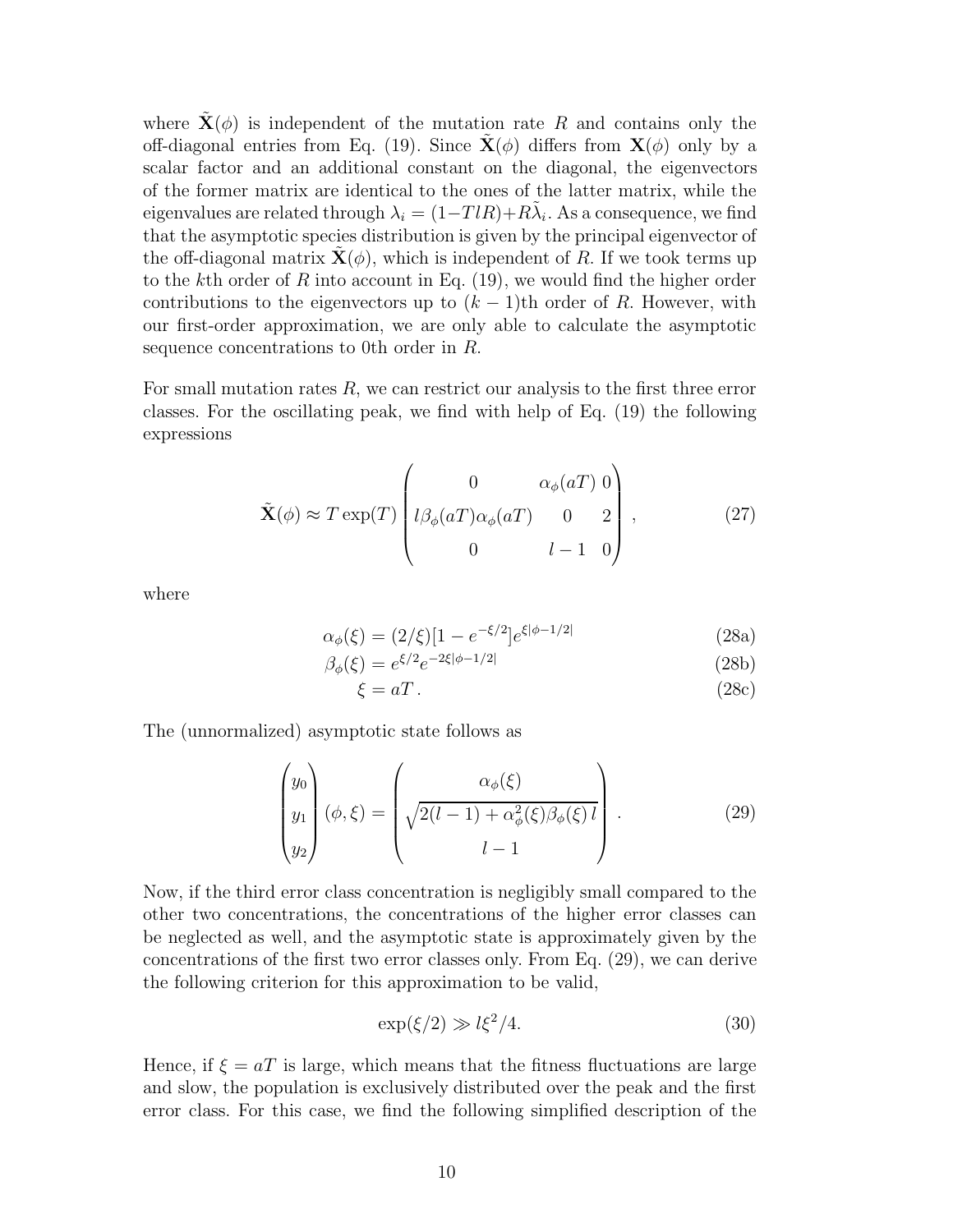population:

$$
x_0(\phi,\xi) = 1 \bigg/ \bigg[ 1 + \sqrt{l\beta_\phi(\xi)} \bigg] , \qquad (31a)
$$

$$
x_1(\phi,\xi) = \sqrt{l\beta_\phi(\xi)} / \left[1 + \sqrt{l\beta_\phi(\xi)}\right],\tag{31b}
$$

$$
m_s(\phi, \xi) = 1 - 2x_1(\phi, \xi)/l. \tag{31c}
$$

The last equation implies that in the limit  $R \to 0$ , the order parameter is always larger than  $1 - 2/l$ . This means that although the peak does not have an average selective advantage, the evolving sequences are attracted to the peak nonetheless. As long as  $l > 1$ , the order parameter averaged over one oscillation cycle is positive, which means that a population can draw a selective advantage from being close to the peak in comparison to being far away from it.

In Figure 3A, we display the predicted behavior of the system in a very small mutation rate, as given by Eq. (31). The observed change in the sequence concentrations is explained as follows. During the times at which the peak has above-average fitness, the sequences on the peak replicate faster than all others and hence grow exponentially until the peak's concentration saturates around one, while all off-peak sequences assume vanishing concentrations. Similarly, during the times at which the peak has below-average fitness, the peak's relative concentration decays, while the population moves onto the nearest advantageous sequences, which can be found in the first error class. The sequences in all other error classes are adaptively neutral compared to the first error class. Hence, the amount of sequences that move into higher error classes is solely determined by the mutation rate. If the mutation rate is small enough, the diffusion among these neutral sequences becomes negligibly small on the time scale of the peak oscillations  $T$ . Therefore, the population stays mainly within the first error class until the peak fitness switches back to the above-average value. Thus, we find the qualitative behavior of Eq. (31): In a landscape with a large and slowly oscillating sharp peak and a small mutation rate, the population oscillates between the peak sequence and the first error class in the asymptotic state. In short, the population becomes localized close to the peak.

For extremely small mutation rates, Eq. (31) agrees perfectly with the full numerical solution. For somewhat larger mutation rates, the main discrepancy that arises is a phase shift between the full solution and the approximation (Figure 3B). The phase shift moves the concentration curves towards earlier times, i.e., the system becomes more responsive to the changing peak as the mutation rate increases. This is intuitively clear. With a higher mutation rate, the first error class will already be occupied to a larger extent when the peak switches to the below-average value, so that the concentration of the onemutants can grow faster towards their equilibrium value. Similarly, when the peak switches back to the above-average value, the peak sequences have a more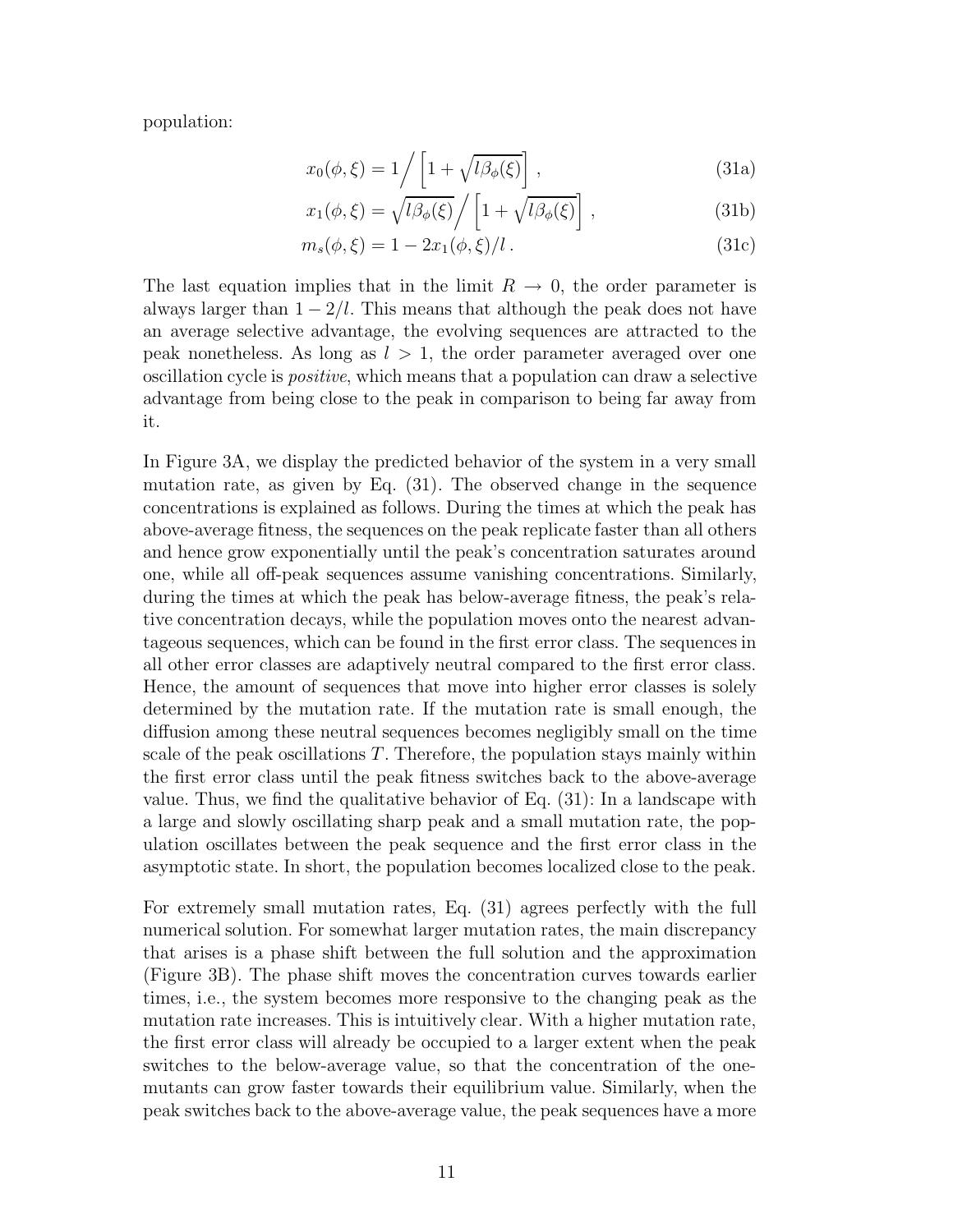favorable initial concentration, which makes them grow faster in comparison to a lower mutation rate.

Let us shortly extend the above argumentation to broader peaks, like peaks with linear flanks of width  $1 \leq w \leq l$ :

$$
A_i(t) = \max\left\{1, \frac{w - i}{w} [A_0(t) - 1]\right\} \text{ for all } 0 < i \le l. \tag{32}
$$

The sharp peak from above corresponds to a peak of width  $w = 1$ . For arbitrary chosen width  $1 \leq w \leq l$ , the population gets transported to the wth error class due to the selection pressure during the below-average peak fitness phases. The wth error class is in that case the boundary of the advantageous region. Again, if the mutation rate is sufficiently small, diffusion can be neglected and the population will stay in the wth error class until the peak fitness switches back to the above-average value. This implies that for peaks of width  $w \geq l/2$ , it is possible to have  $m_s(\phi) \leq 0$  for some intermediate oscillation phases. In particular for the maximum width  $w = l$ , the order parameter  $m_s(\phi)$  will oscillate symmetrically around zero.

In this subsection, we have only considered continuous time systems. We have established that in a dynamic fitness landscape with flat average, a population can draw a selective advantage from peaks that fluctuate around the average fitness value. The same effect will occur in a discrete time system if we consider the geometric mean of the fitness landscape instead. In other words, in a landscape with flat geometric mean, a population with a small mutation rate will draw a selective advantage from a peak that fluctuates around that geometric mean. The origin of that effect is again the vanishing diffusion, which causes the population to remain close to the peak when the peak has a height below the mean.

## 3.4 Discrete systems with overlapping generations

When discussing the discrete system in Sec. 3.1 and 3.2, we have set  $\lambda = 0$ , i.e., we have made the assumption that every sequence can generate offspring only once, and dies before the next generation starts to replicate. The opposite extreme is  $\lambda = 1$ , for which no sequence ever dies. With  $\lambda = 1$ , a sequence can theoretically stay infinitely long in the system (in practice, the growth of new sequences is compensated through an out-flux of old sequences, but that is not our concern here. The details of the out-flux do not influence the unnormalized concentration variables  $y(t)$  in Eqs. (3)–(6) [12]). For  $\lambda = 1$ , Eq. (6) converges to Eq. (5) for  $\Delta t \to 0$ . In other words, for  $\lambda = 1$  and a small  $\Delta t$ , Eq. (6) is an approximation to Eq. (5). This fact has been exploited in Ref. [12] in order to calculate the continuous system numerically. However, it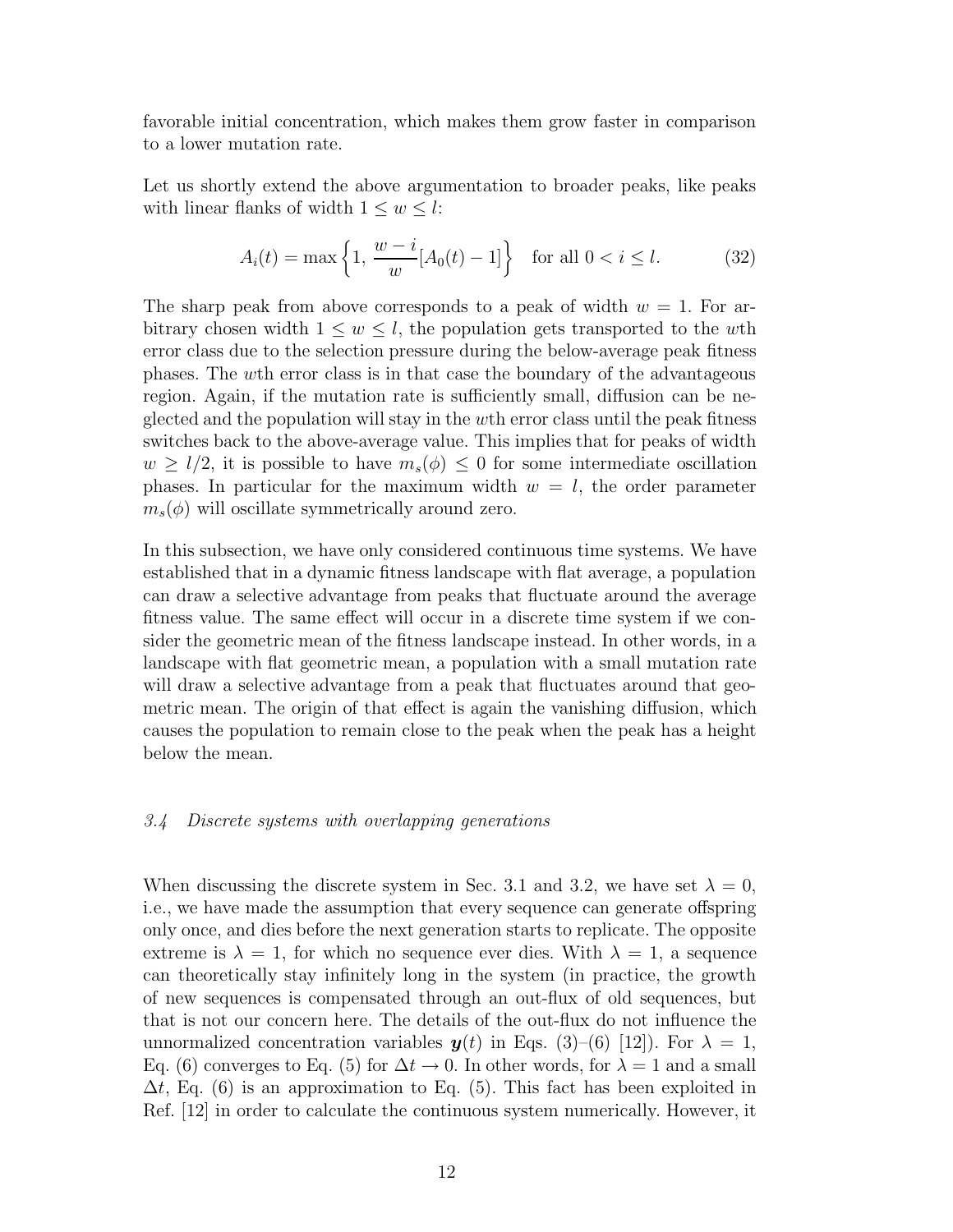has not been evaluated in Ref. [12] to what extend the discrete approximation behaves qualitatively different from the continuous system.

Let us briefly examine how the discrete equation with  $\lambda = 1$  fits into the concepts we have developed so far. For  $\lambda = 1$ , the propagator  $\mathbf{Y}_{\text{disc}}(t)$  assumes the form

$$
\mathbf{Y}_{\text{disc}}(t) = \mathcal{T} \left\{ \prod_{\nu=0}^{n-1} [\Delta t \mathbf{Q} \mathbf{A}(\nu \Delta t) + 1] \right\},\tag{33}
$$

which can be rewritten into

$$
\mathbf{Y}_{\text{disc}}(t) = \mathcal{T} \left\{ \mathbf{1} + \Delta t \sum_{\nu=0}^{n-1} \mathbf{Q} \mathbf{A}(\nu \Delta t) + \Delta t^2 \sum_{\nu=0}^{n-1} \sum_{\nu'=0}^{\nu-1} \mathbf{Q} \mathbf{A}(\nu \Delta t) \mathbf{Q} \mathbf{A}(\nu' \Delta t) + \cdots + \Delta t^n \prod_{\nu=0}^{n-1} \mathbf{Q} \mathbf{A}(\nu \Delta t) \right\}.
$$
 (34)

With the formulae given in Section 2, it is possible to expand this expression to first order in R. Since the corresponding calculation is tedious, and the result does not give any new insights, we omit this expansion here. Let us just consider the zeroth order term,

$$
\mathbf{Y}_{\text{disc}}(t) = \mathbf{1} + \Delta t \sum_{\nu=0}^{n-1} \mathbf{A}(\nu \Delta t) + \Delta t^2 \sum_{\nu=0}^{n-1} \sum_{\nu'=0}^{\nu-1} \mathbf{A}(\nu \Delta t) \mathbf{A}(\nu' \Delta t)
$$

$$
+ \cdots + \Delta t^n \prod_{\nu=0}^{n-1} \mathbf{A}(\nu \Delta t) + \mathcal{O}(R) \,. \tag{35}
$$

Compare this expression to Eqs. (21) and (22). For  $\lambda = 1$ , we neither have the exponential of the averaged landscape, nor do we have an expression that depends solely on the geometric mean of the landscape. We obtain a mixture between the two cases, and the size of  $\Delta t$  determines which case we are closer to. Consequently, we obtain qualitatively wrong results from the discrete approximation if the arithmetic and geometric mean of the landscape differ significantly. Nevertheless, the discrepancies between the results can be restricted to arbitrary small values of the mutation rate if we choose  $\Delta t$  small enough.

As an example, consider Fig. 4. There we display the order parameter in the oscillating sharp peak landscape obtained from the full continuous propagator, and compare it to the result from the discrete approximation for various values of  $\Delta t$ . For a relatively large  $\Delta t = 2$  ( $n = 50$ ), Eq. (33) gives a poor approximation of the continuous system. Throughout the whole range of R there are significant deviations from the full solution. As we decrease  $\Delta t$  (increase n), the approximation moves much closer to the true value of the order parameter. Yet, for very small  $R$ , the order parameter always decays to zero in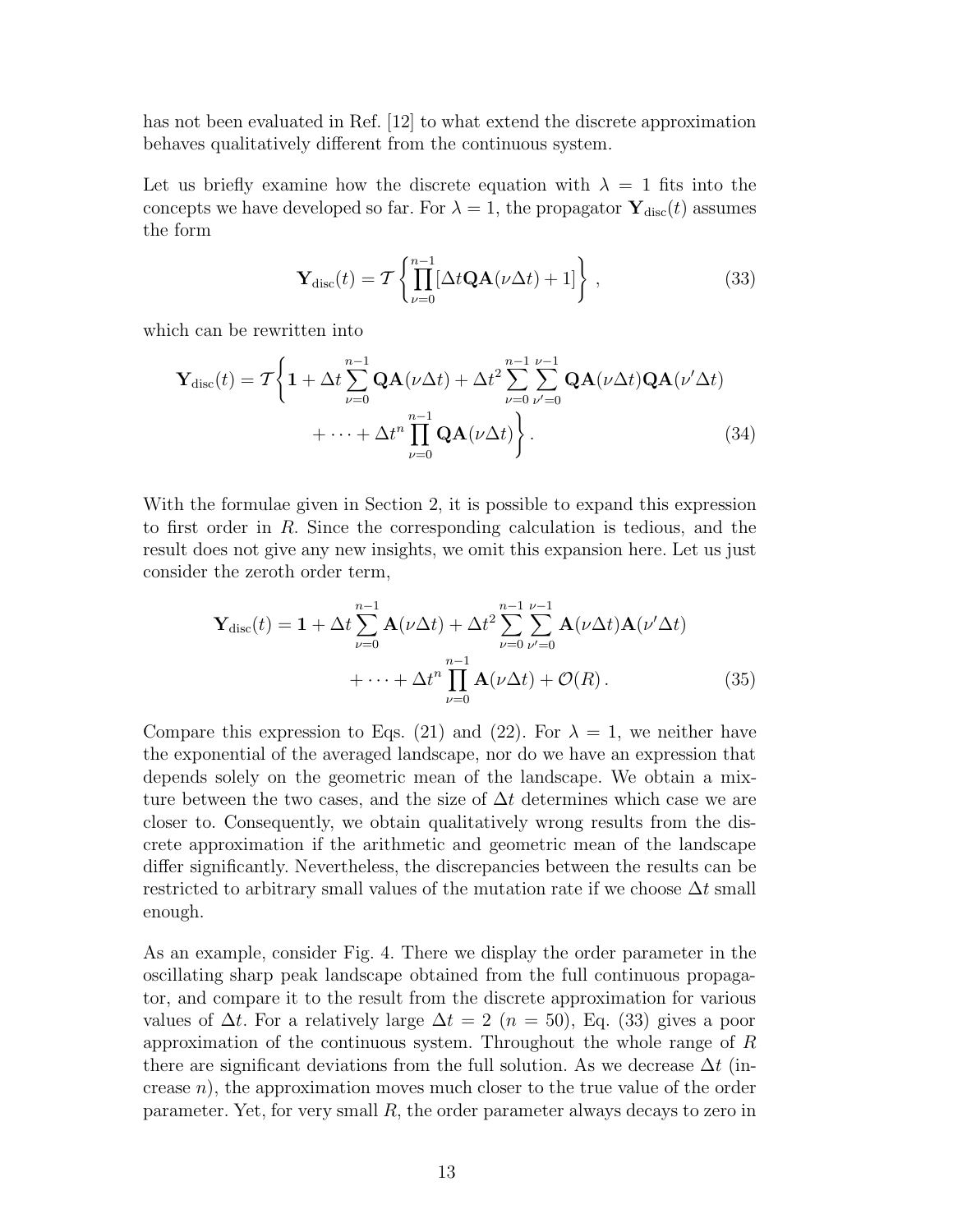the approximation, whereas it stays close to one in the full solution. However small we choose  $\Delta t$ , there will always be some contribution from the geometric mean at  $R = 0$ . That causes the order parameter in the discrete approximation to vanish for this particular landscape.

Contrasting to above situation, however, the differences between approximation and full solution are hardly noticeable in landscapes where the arithmetic and the geometric mean have a comparable structure (a peak in the averaged landscape is also a peak in the geometric mean of the geometric mean of the landscape, only with a slightly different height).

# 4 Conclusions

We have studied time-dependent fitness landscapes in the quasispecies model for the particular regime of small mutation rates. We have shown that the discrete time formulation and the continuous time formulation yield qualitatively different outcomes in that regime. If time is updated continuously, an evolving population adapts for  $R \to 0$  to the exponential of the average fitness landscape, whereas in discrete time, the population adapts to the geometric mean of the landscape.

If the arithmetic or the geometric mean of the fitness landscape have degeneracies, then the behavior of the respective continuous time or discrete time system for  $R \to 0$  is determined by the effect of the landscape on the population for some small but finite  $R$ , which can be very different from its effect for  $R = 0$ . In particular, for the case of a slowly oscillating peak, the growth of the population onto the peak when the peak is high is much faster than the diffusion away from the peak when the peak is low, which implies that a population can draw a selective advantage from that peak even if the average (resp. geometric mean) height of the peak does not exceed the surrounding landscape. From that observation, the following picture emerges: If the average height of a slowly oscillating peak is larger than or equal to the surrounding fitness landscape, than in a small mutation rate environment a population will draw a selective advantage from being close to the peak position. Only if the average height is truly smaller than the surrounding fitness, the peak position will be necessarily disadvantageous.

The differences that we have found between continuous time and discrete time systems are not only interesting from a modeling perspective. They also have implications for the evolution of organisms that have the ability to influence their replication cycle. In a fluctuating environment, a strain that feels the average of the landscape will have a selective advantage over a strain that feels the geometric mean, as the latter is generally smaller. Hence, if two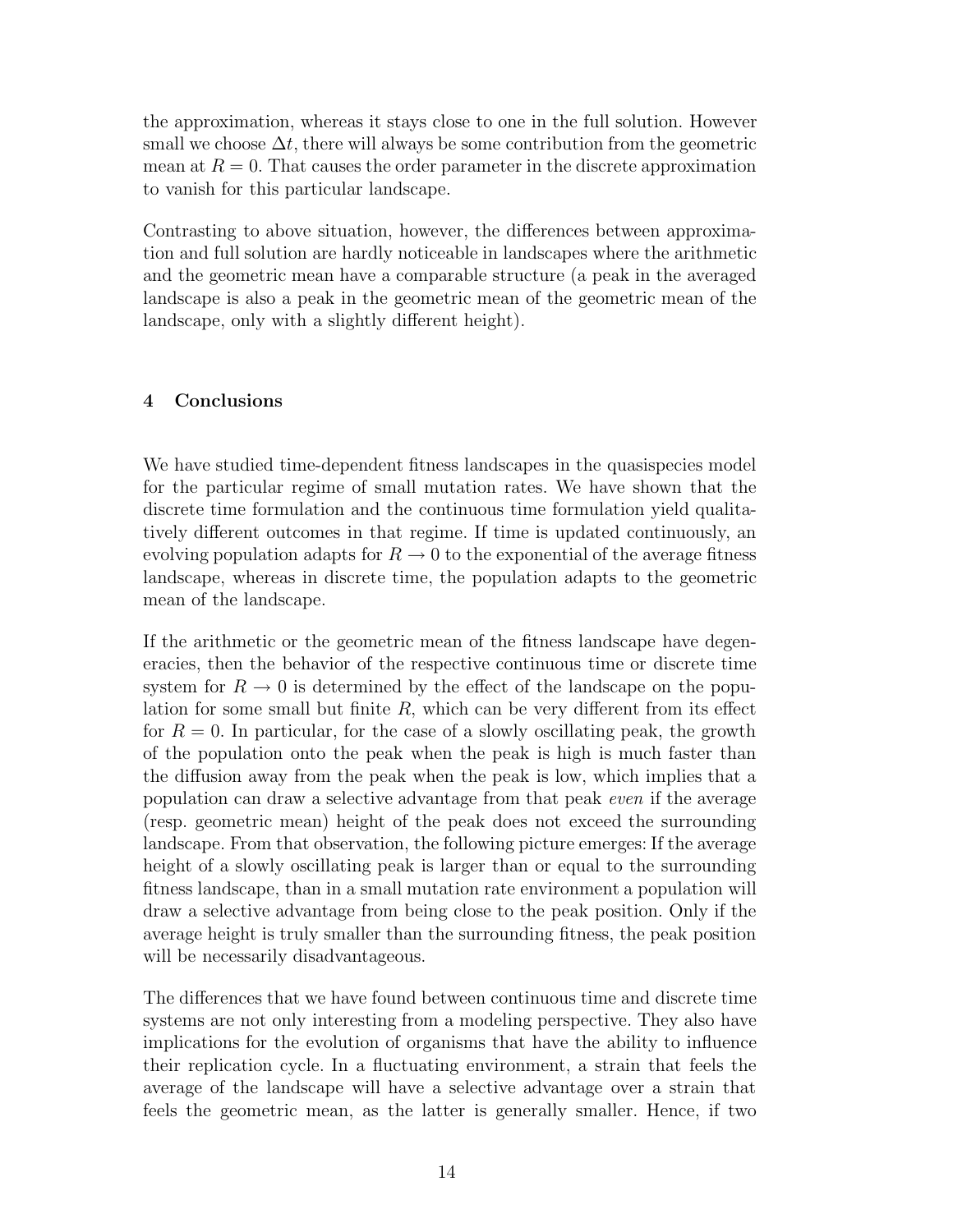strains are identical apart from the fact that one replicates in a synchronized manner (all individuals generate their offspring at the same time, every  $\Delta t$ units of time), whereas the other one replicates unsynchronized (at any point in time, some individuals may generate offspring), then the unsynchronized strain will out-compete the synchronized strain.

Throughout this paper, we have exclusively considered infinite populations. It is quite likely that finite populations experience the arithmetic or geometric mean fitness just as infinite populations do. However, since finite population sampling occurs at every time step, the sampling might well interfere with the averaging, such that finite populations could experience a somewhat different landscape. Nevertheless, the effect that a fluctuating peak can lead to a selective advantage will also exist in a finite population. With a small mutation rate, the finite population will not drift away from the peak when it is below average, and hence the population will most likely rediscover the peak when it rises again to above average.

We thank Erik van Nimwegen for useful comments and suggestions, and Chris Adami for carefully reading the manuscript. This work was supported in part by the National Science Foundation under contract No. DEB-9981397, and by the BMBF under Förderkennzeichen 01IB802C4.

## References

- [1] Bruce R. Levin and Carl T. Bergstrom. Bacteria are different: Observations, interpretations, speculations, and opinions about the mechanisms of adaptive evolution in prokaryotes. Proc. Natl. Acad. Sci. USA, 97:6981–6985, 2000.
- [2] J. W. Drake, B. Charlesworth, D. Charlesworth, and J. F. Crow. Rates of spontaneous mutations. *Genetics*, 148:1667–1686, 1998.
- [3] Martin Nilsson and Nigel Snoad. Optimal mutation rates in dynamic environments. eprint [physics/0004042](http://arXiv.org/abs/physics/0004042), April 2000.
- [4] M. Eigen. Selforganization of matter and the evolution of biological macromolecules. Naturwissenschaften, 58:465–523, 1971.
- [5] Manfred Eigen, John McCaskill, and Peter Schuster. Molecular quasi-species. J. Phys. Chem., 92:6881–6891, 1988.
- [6] Manfred Eigen, John McCaskill, and Peter Schuster. The molecular quasispecies. Adv. Chem. Phys., 75:149–263, 1989.
- [7] B. L. Jones. Selection in systems of self-reproducing macromolecules under the constraint of controlled energy fluxes. Bull. Math. Biol., 41:761–766, 1979.
- [8] B. L. Jones. Some models for selection of biological macromolecules with time varying constants. Bull. Math. Biol., 41:849–859, 1979.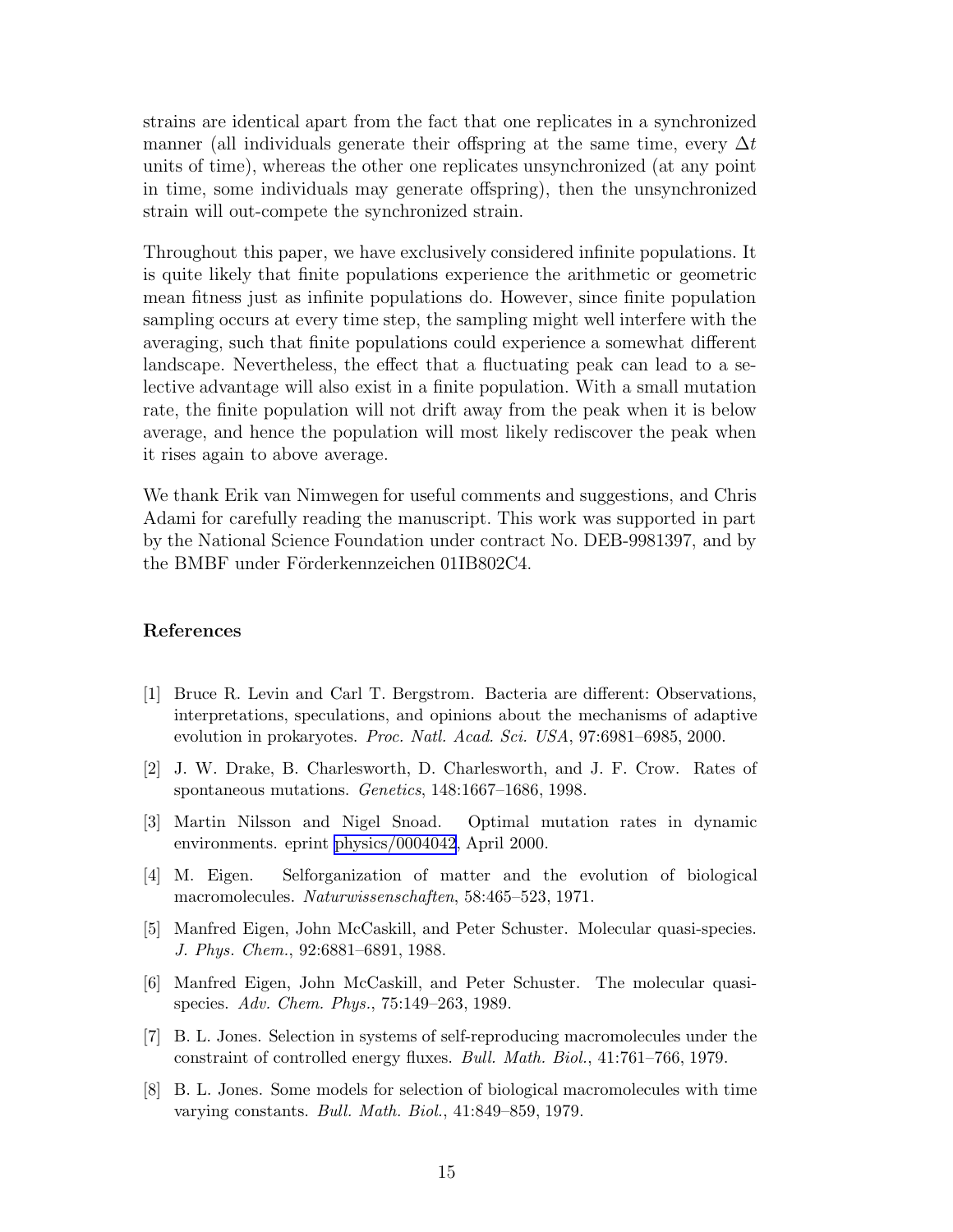- [9] Claus O. Wilke. Evolutionary Dynamics in Time-Dependent Environments. Shaker Verlag, Aachen, 1999. PhD thesis Ruhr-Universität Bochum.
- [10] Claus O. Wilke, Christopher Ronnewinkel, and Thomas Martinetz. Molecular evolution in time dependent environments. In Dario Floreano, Jean-Daniel Nicoud, and Francesco Mondada, editors, Advances in Artificial Life, Proceedings of ECAL'99, Lausanne, Switzerland, Lecture Notes in Artificial Intelligence, pages 417–421, New York, 1999. Springer-Verlag.
- [11] Martin Nilsson and Nigel Snoad. Error thresholds on dynamic fitness landscapes. Phys. Rev. Lett., 84:191–194, 2000.
- [12] Claus O. Wilke, Christopher Ronnewinkel, and Thomas Martinetz. Dynamic fitness landscapes in molecular evolution. Phys. Rep., in press. (eprint [physics/9912012](http://arXiv.org/abs/physics/9912012)).
- [13] C. Ronnewinkel, C. O. Wilke, and T. Martinetz. Genetic algorithms in timedependent environments. In L. Kallel, B. Naudts, and A. Rogers, editors, Theoretical Aspects of Evolutionary Computing, New York, 2000. Springer-Verlag.
- [14] Martin Nilsson and Nigel Snoad. Quasispecies evolution on a fitness landscape with a fluctuating peak. eprint [physics/0004039](http://arXiv.org/abs/physics/0004039), April 2000.
- [15] Jörg Swetina and Peter Schuster. Self-replication with errors—A model for polynucleotide replication. Biophys. Chem., 16:329–345, 1982.
- [16] Lloyd Demetrius, Peter Schuster, and Karl Sigmund. Polynucleotide evolution and branching processes. Bull. Math. Biol., 47:239–262, 1985.
- [17] Ellen Baake and Wilfried Gabriel. Biological evolution through mutation, selection and drift: An introductory review. Ann. Rev. Comp. Phys., 7, 1999. in press.
- [18] Jin Yoshimura and Vincent A. A. Jansen. Evolution and population dynamics in stochastic environments. Res. Popul. Ecol., 38:165–182, 1996.
- [19] Ira Leuthäusser. Statistical mechanics of Eigen's evolution model. J. Stat. Phys., 48:343–360, 1987.
- [20] P. Tarazona. Error thresholds for molecular quasispecies as phase transitions: From simple landscapes to spin-glass models. Phys. Rev. E, 45:6038–6050, 1992.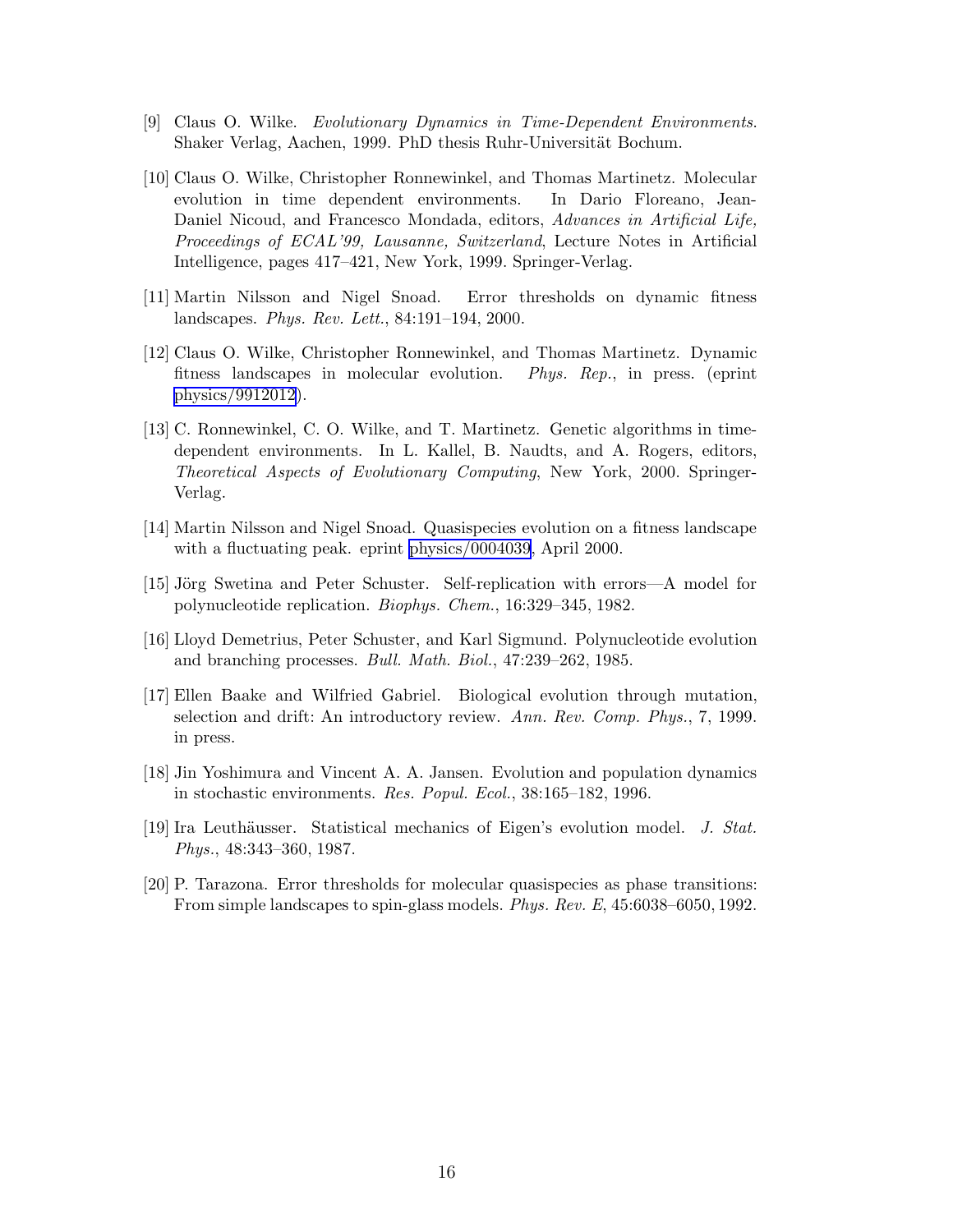

Fig. 1. A landscape with an oscillating peak whose average height coincides with the fitness of all other sequences. In continuous time, the landscape becomes completely flat for  $R = 0$ . In discrete time, however, the population feels the geometric mean of the fitness landscape for  $R = 0$ , which has a hole at the position of the peak.



Fig. 2. Order parameter  $m_s$  in a dynamic fitness landscape with a single oscillating peak in a continuous time system and a discrete time system. The solid lines have been obtained from diagonalizing the full monodromy matrix  $X$ , the dotted lines represent the approximation to first order in  $R$ . We have used the fitness landscape defined in Eq. (23), with  $a = 8/10$ ,  $T = 30$ , and  $l = 10$ . The graph shows a snapshot of the order parameter at phase  $\phi = 0$  of its limit cycle. The inset shows the same data, but in a log-log plot. There, we have plotted the absolute value of  $m_s$  for the discrete-time system, because  $m_s$  assumes a value slightly below 0 in that case.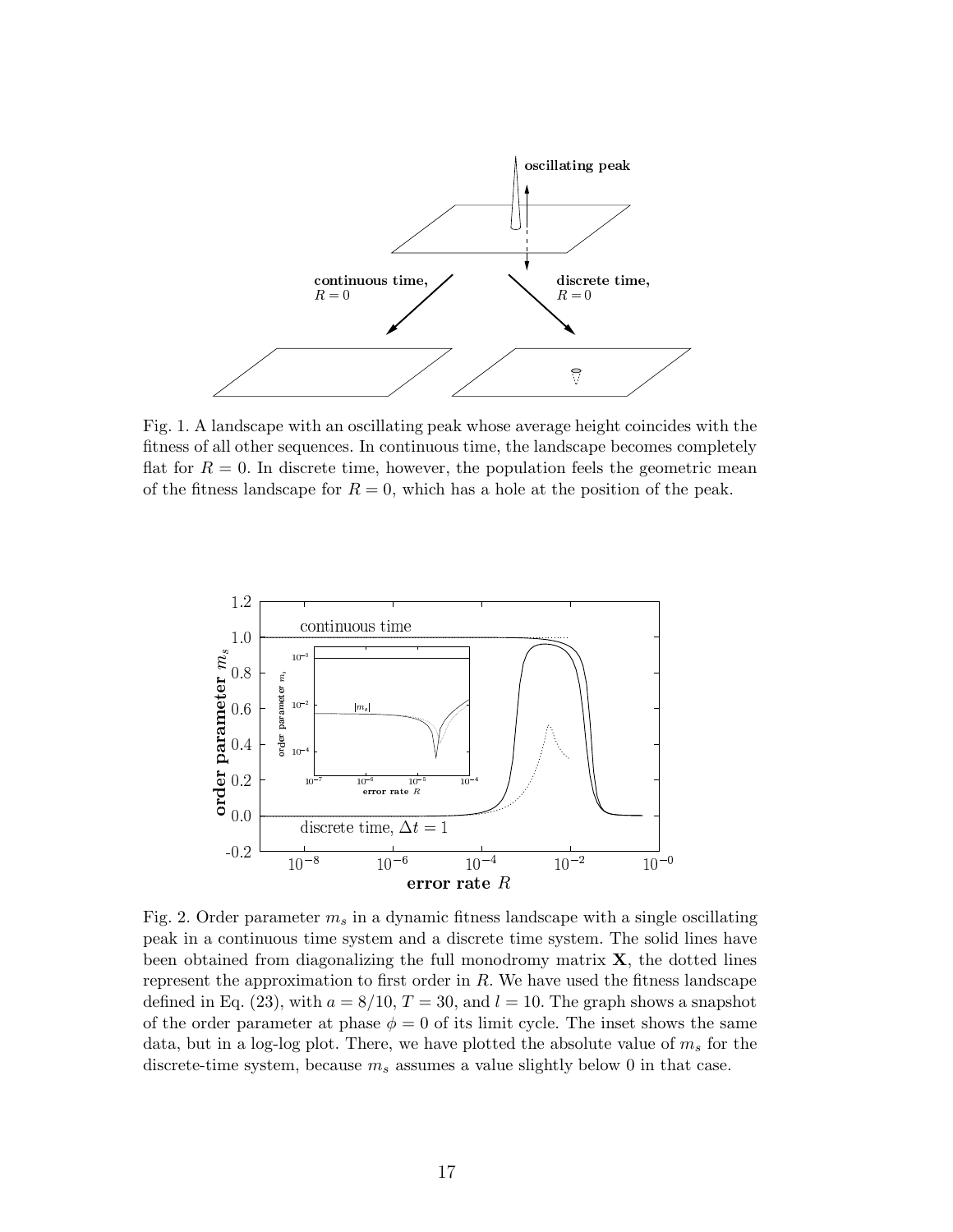

Fig. 3. Sequence concentrations and order parameter of the steady state versus the relative phase  $\phi/T$ . The upper plot (A) shows the predictions for  $R \to 0$  from the three-concentration model [Eq. (31)], with  $T = 100$ ,  $a = 0.4$  and  $l = 10$ . The line for  $x_2(\phi)$  is indistinguishable from the abscissa. For sufficiently small mutation rates and given Eq. (30), the full numeric solution is in perfect agreement with the three-concentration model. For larger mutation rates, the main discrepancy arises as a phase shift. For  $R = 10^{-4}$  (B), the prediction is still in good agreement with the full numeric solution (shown as circles) if we phase-shift our prediction by an amount of  $\Delta\phi/T = 0.088$ .